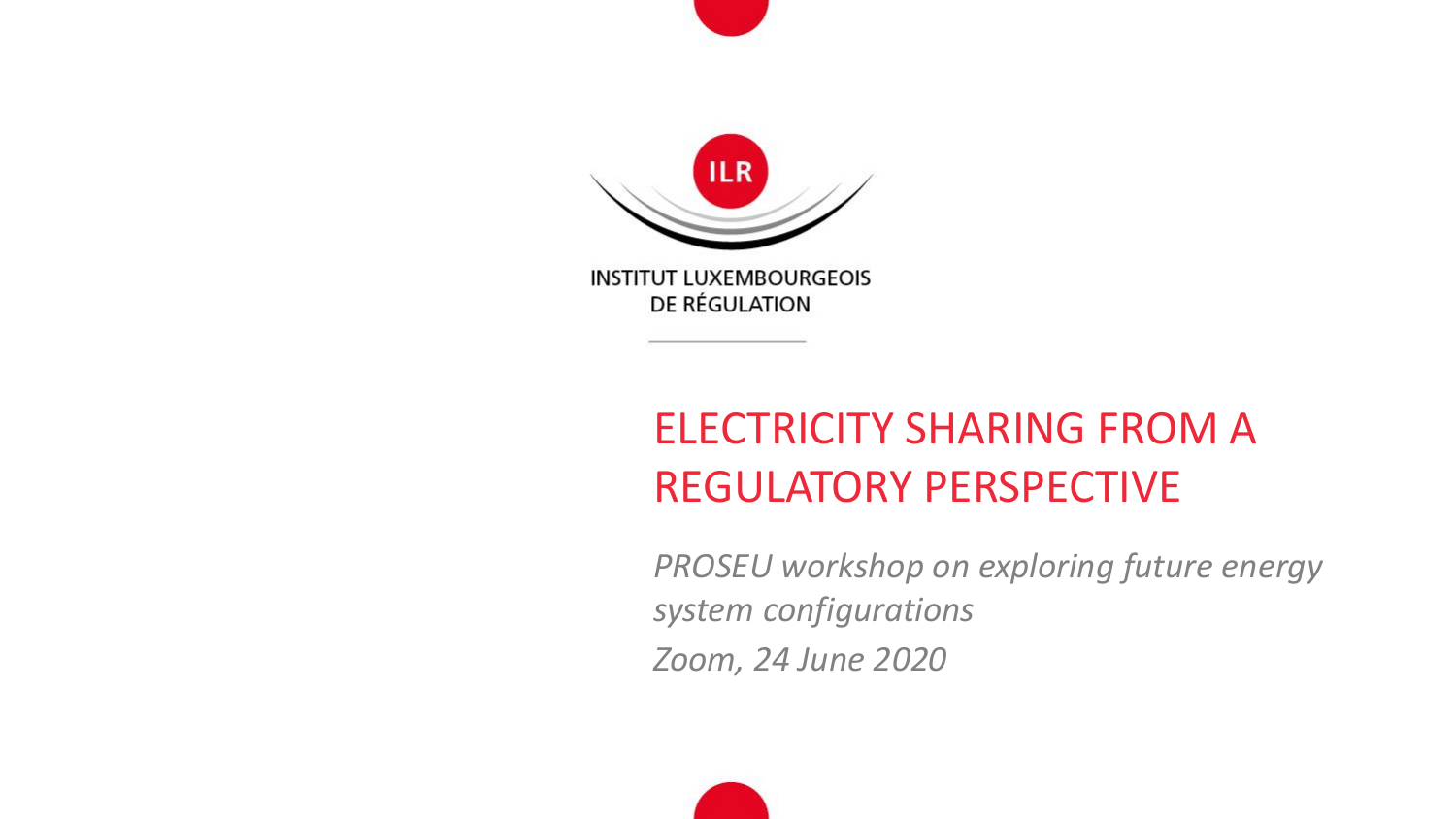



# **Electricity sharing - a regulatory perspective**

- 1. Electricity sharing in the Clean Energy Package
- 2. The principles of balance responsibility
- 3. Market integration of shared energy possible models
- 4. Conclusion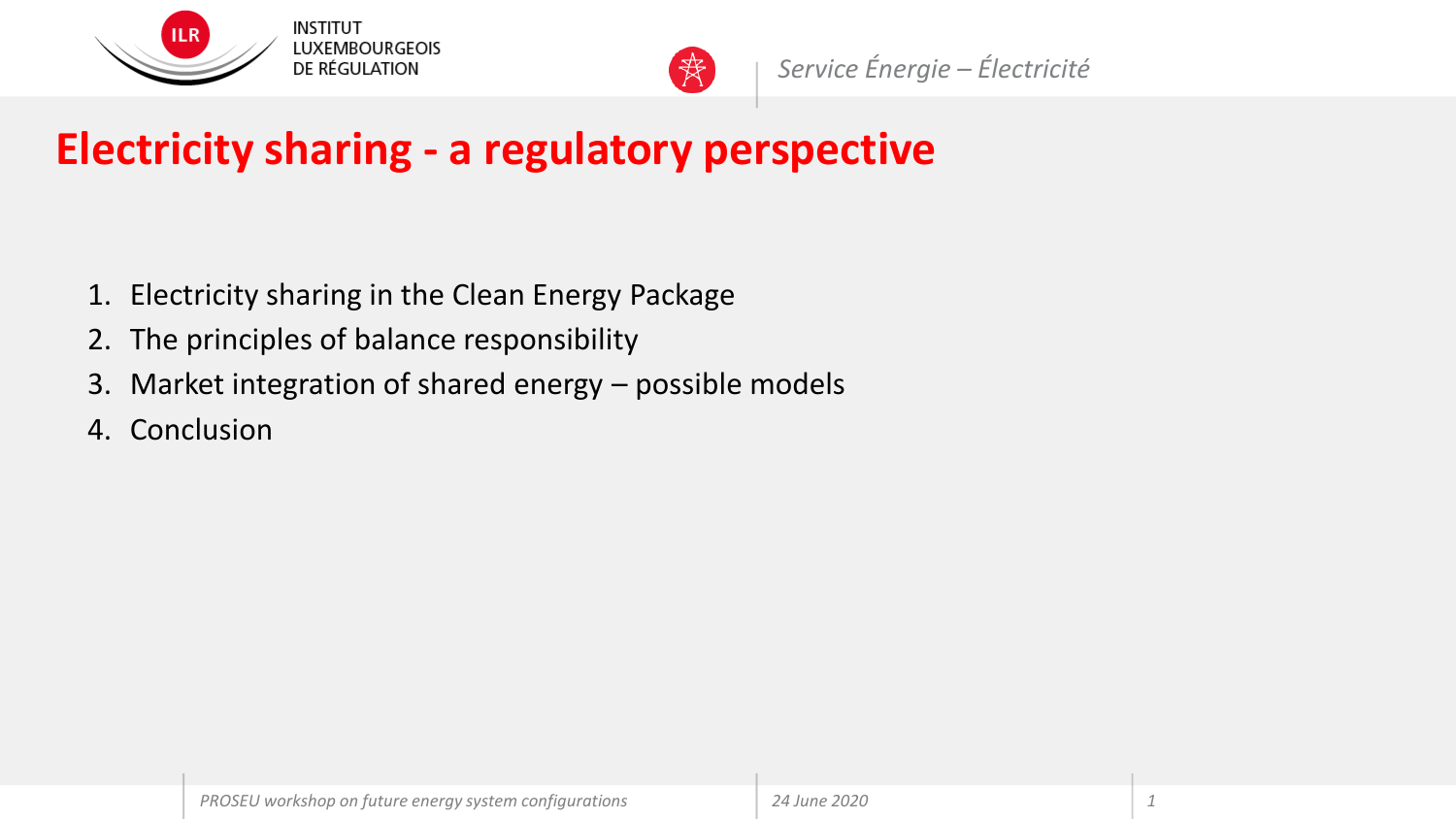



# **Electricity sharing in the Clean Energy package**

#### **Renewable Energy Directive (2018/2001)**

- […]renewables self-consumers located in the same building […] are **permitted to arrange sharing of renewable energy** that is produced on their site or sites between themselves (Art.21)
- […]renewable energy communities are **entitled to**: […] **share** […] **renewable energy** that is produced by the production units owned by that renewable energy community (Art. 22)

#### **Electricity Market Directive (2019/941)**

- […]citizen energy communities […] are **entitled to arrange** within the citizen energy community the **sharing of electricity** that is produced by the production units owned by the community (Art. 16)
- **However, sharing is not further defined or specified.**
- **A national framework for sharing needs to be defined**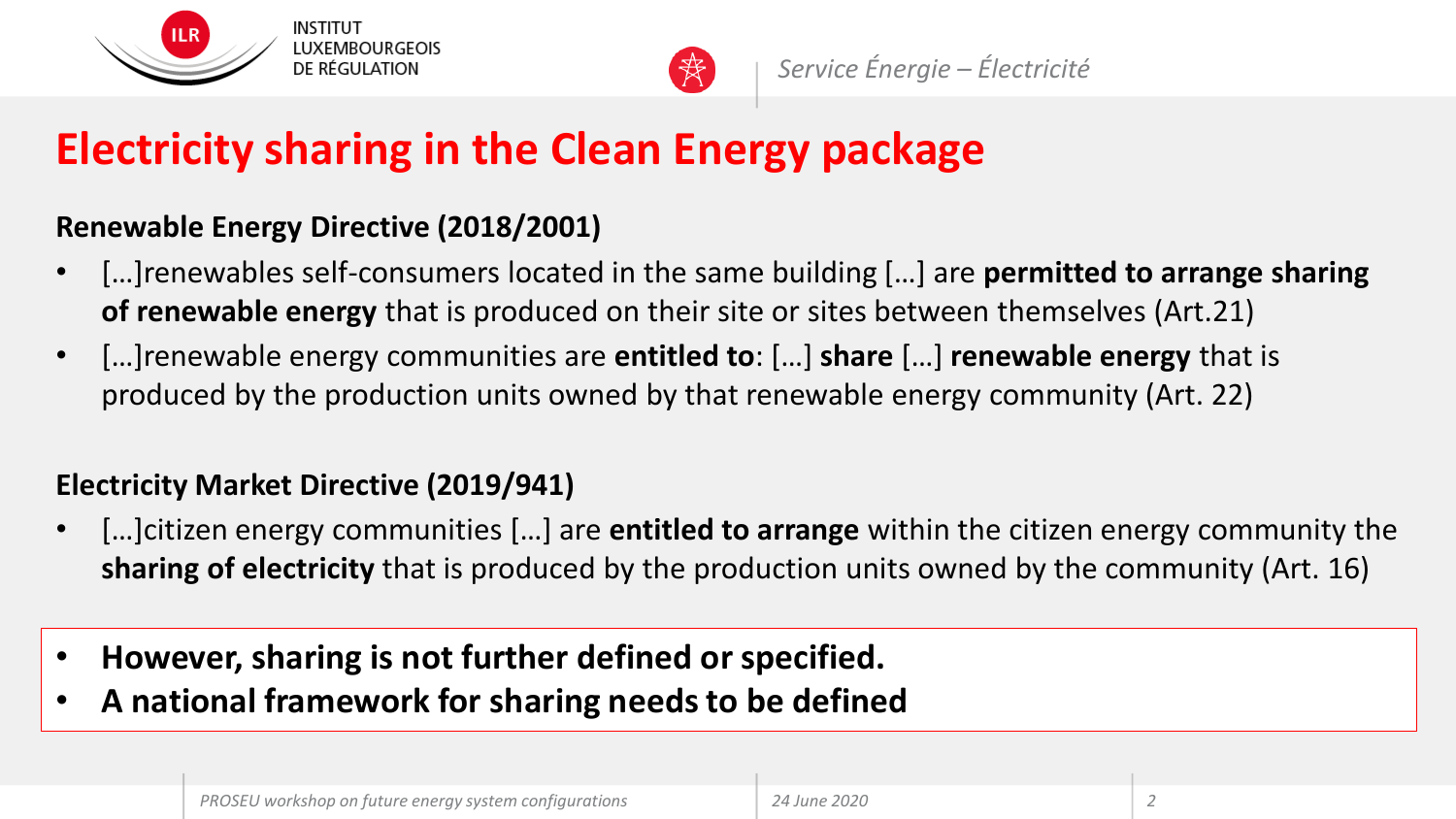



# **The principles of balance responsibility**

- Supply and demand need to be in balance at any given time
- For this reason balance responsible party (BRP) need to forecast the energy that will be injected and withdrawn from their balance perimeter in advance
- All market participants (or their designated BRP) shall be responsible for the imbalances they cause in the system
	- Exceptions can be granted to power-generating facilities using renewable energy sources with an installed electricity capacity of **less than 400 kW** (Regulation 2019/943 Art.4)
	- When such derogations are given, MSs "shall **ensure that the financial responsibility for imbalances is fulfilled by another market participant**."
- **As a general rule, electricity that transits through the grid needs to be attributed to a balance responsible party**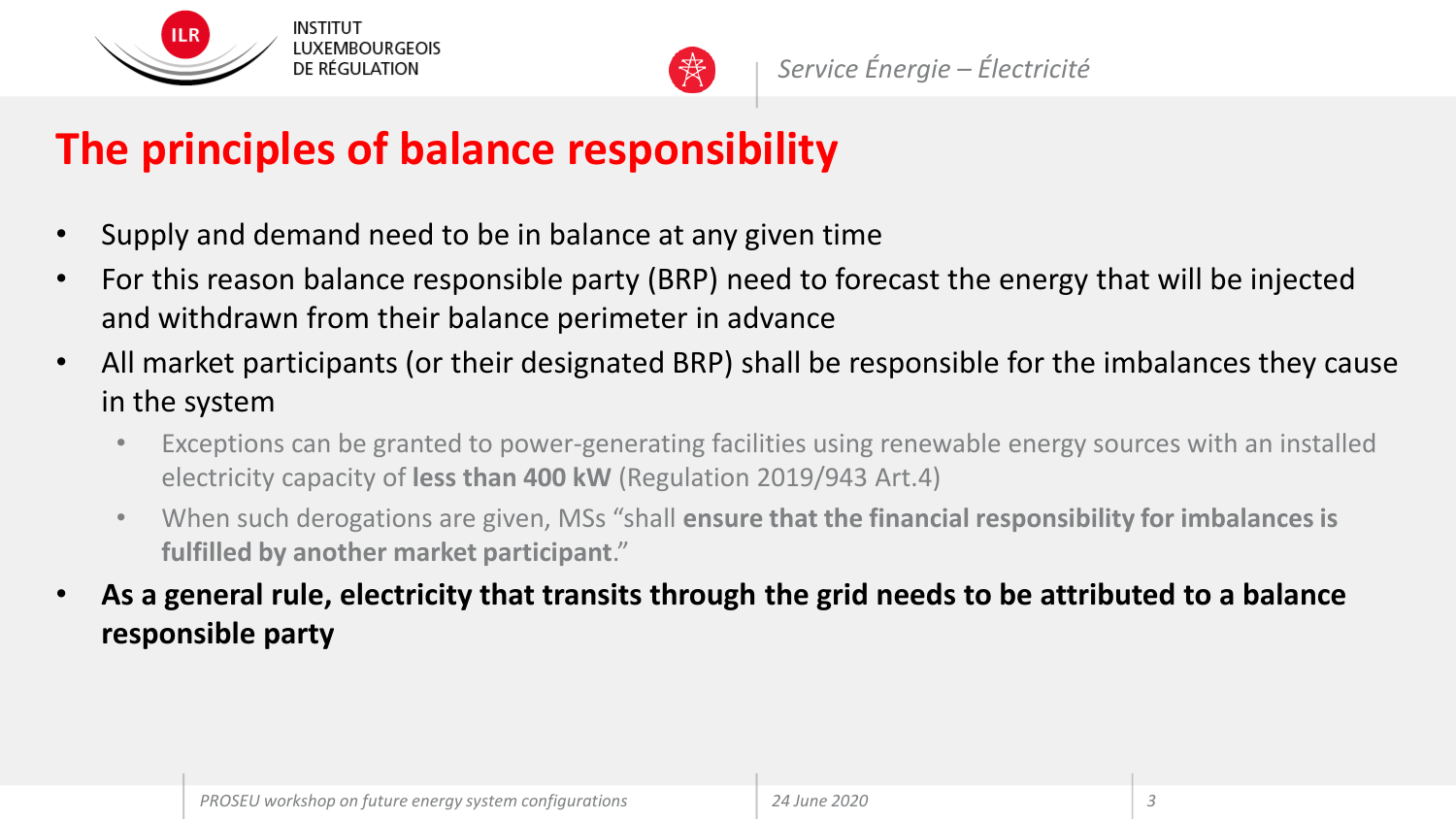



### **Market integration of electricity sharing**

- The Clean Energy Package introduces different forms of "sharing" and "collective selfconsumption"
- «Sharing» can take many forms which cannot easily be distinguished

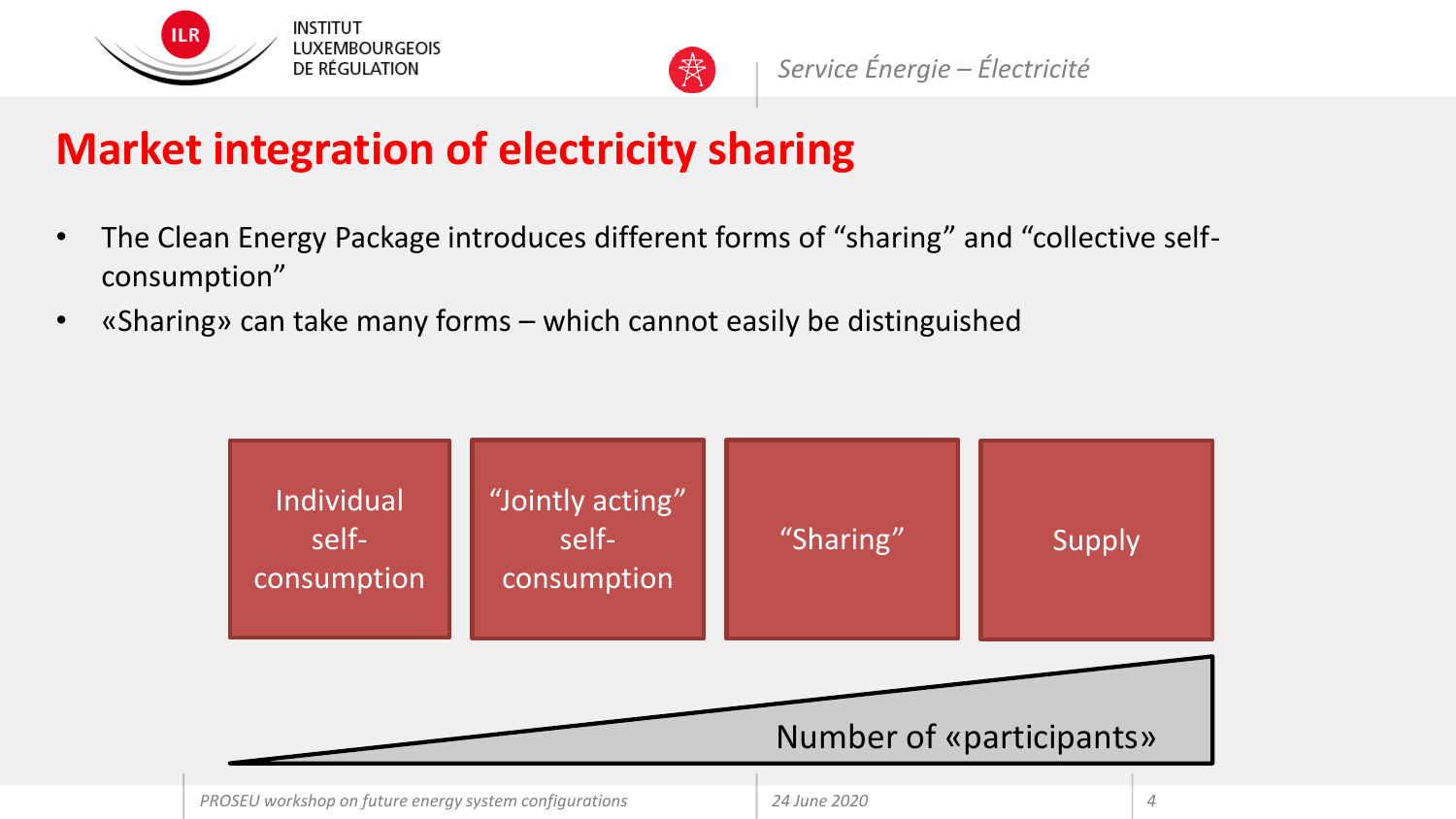



# **Market integration of electricity sharing**

Sharing and collective self-consumption can be facilitated in three ways:

- **«Adjust at source model»:** Load curves are adjusted prior to settlement
	- Calculated load curves are used for settlement
	- Shared energy is not formally attributed to any balancing perimeter
	- Netting of load curves can be done by the DSO, or the community itself
- **«Aggregator model»:** Balancing energy is corrected ex-post based aggregation rules
	- The «aggregator» is balance responsible for the shared energy
	- Rules vary between member states: financial compensation, need for supplier approval etc.
- **«Supplier model»:** shared energy transits through a same supplier's balancing perimeter
	- The supplier also takes on the role of aggregator
	- No impact on balancing positions compared to situation without sharing
	- Sharing can be viewed as purely virtual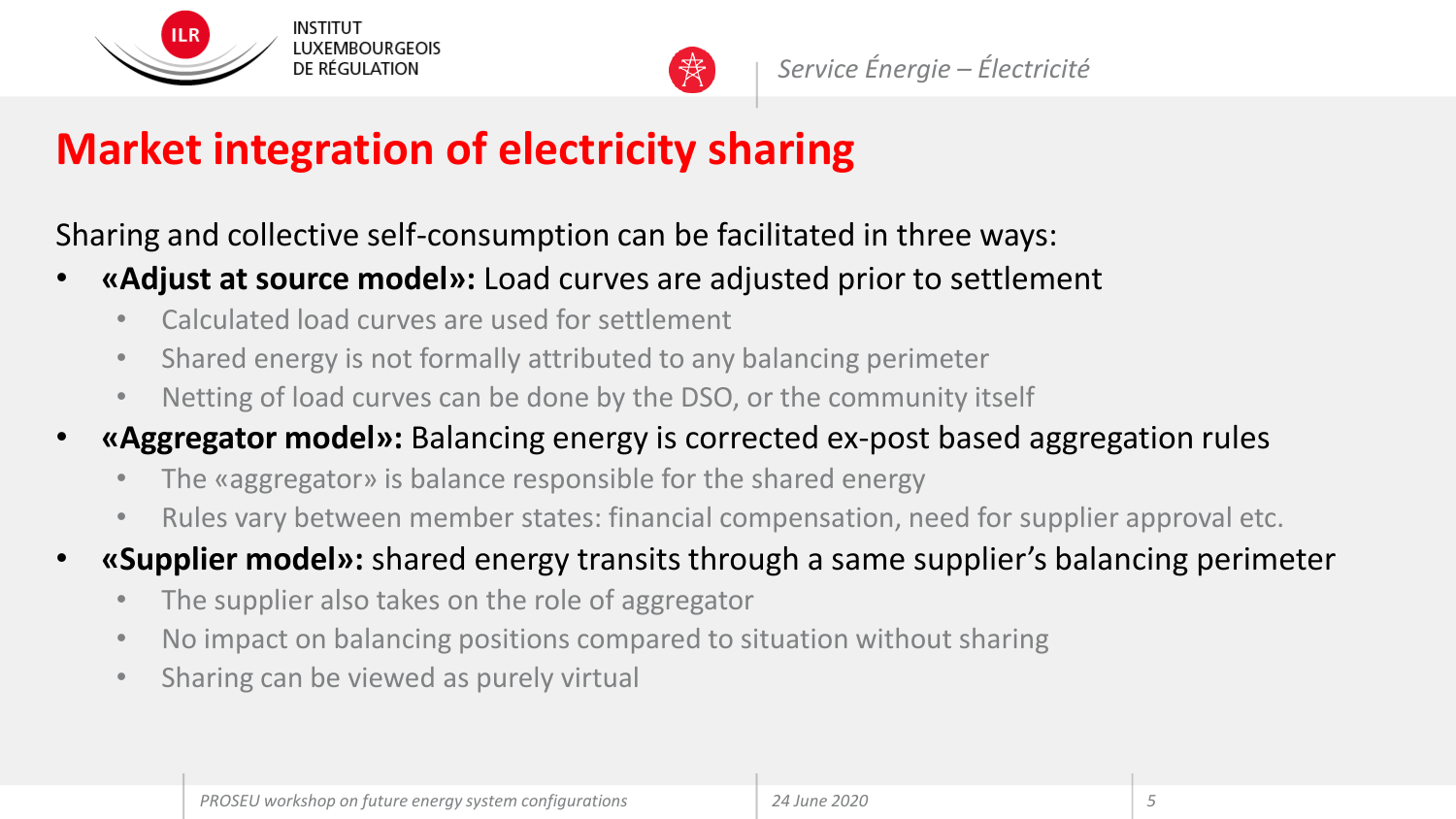



### **Market integration of electricity sharing**

- These models can apply to a different extent for different types of sharing
- The "best" model depends on the requirements of the sharing group and the regulatory framework in place
- Rules and responsibilities apply as defined in the general framework for aggregators and suppliers

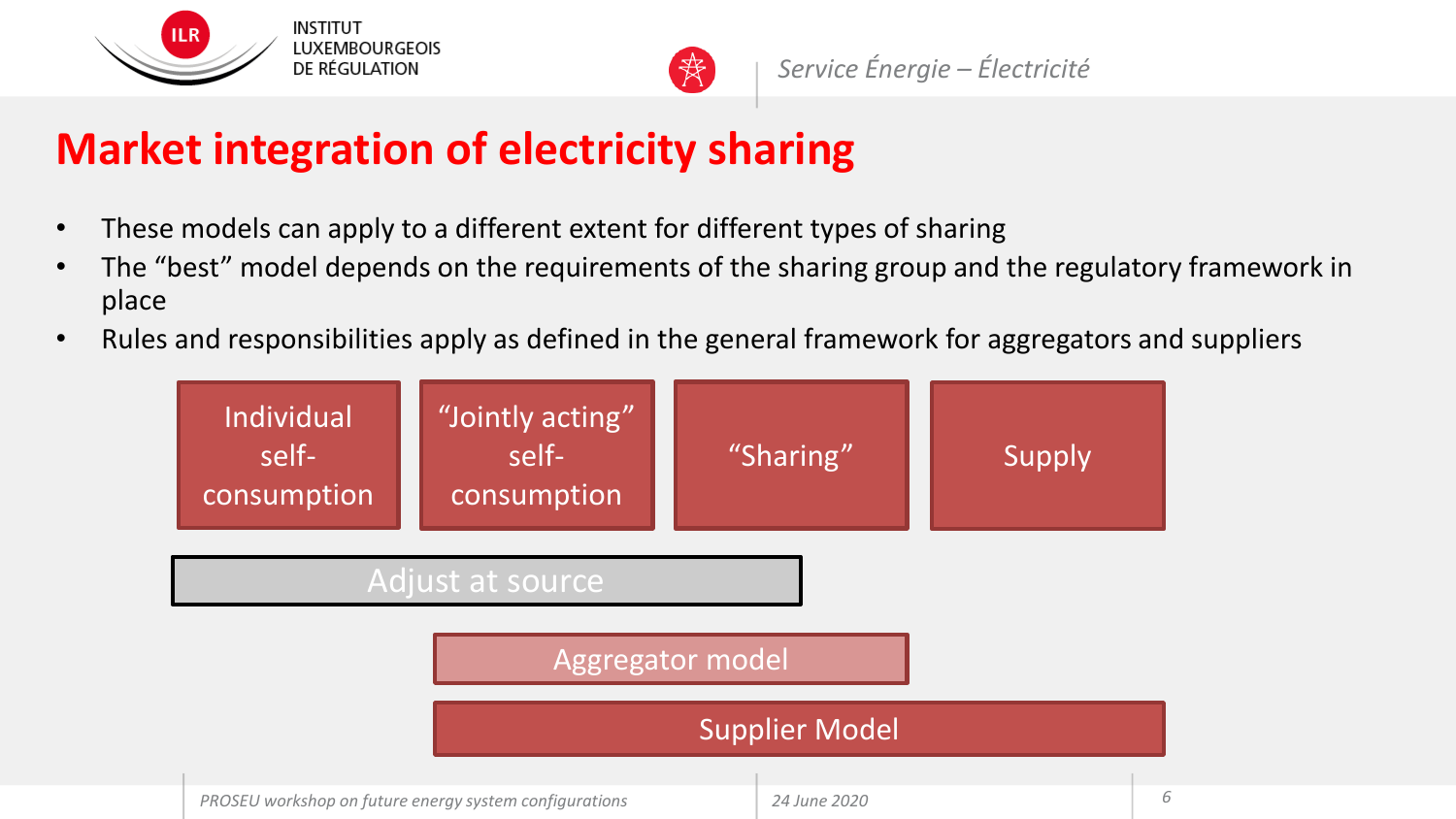



# **Conclusions**

- The Clean Energy package introduces **sharing as a concept** in the EU framework but does not define it
- The Directives leave a lot of flexibility to MS to adapt to the national specificities and existing situations
- Sharing can be integrated into the existing market framework in different ways
- The best solution depends on the type of sharing arrangement and national framework